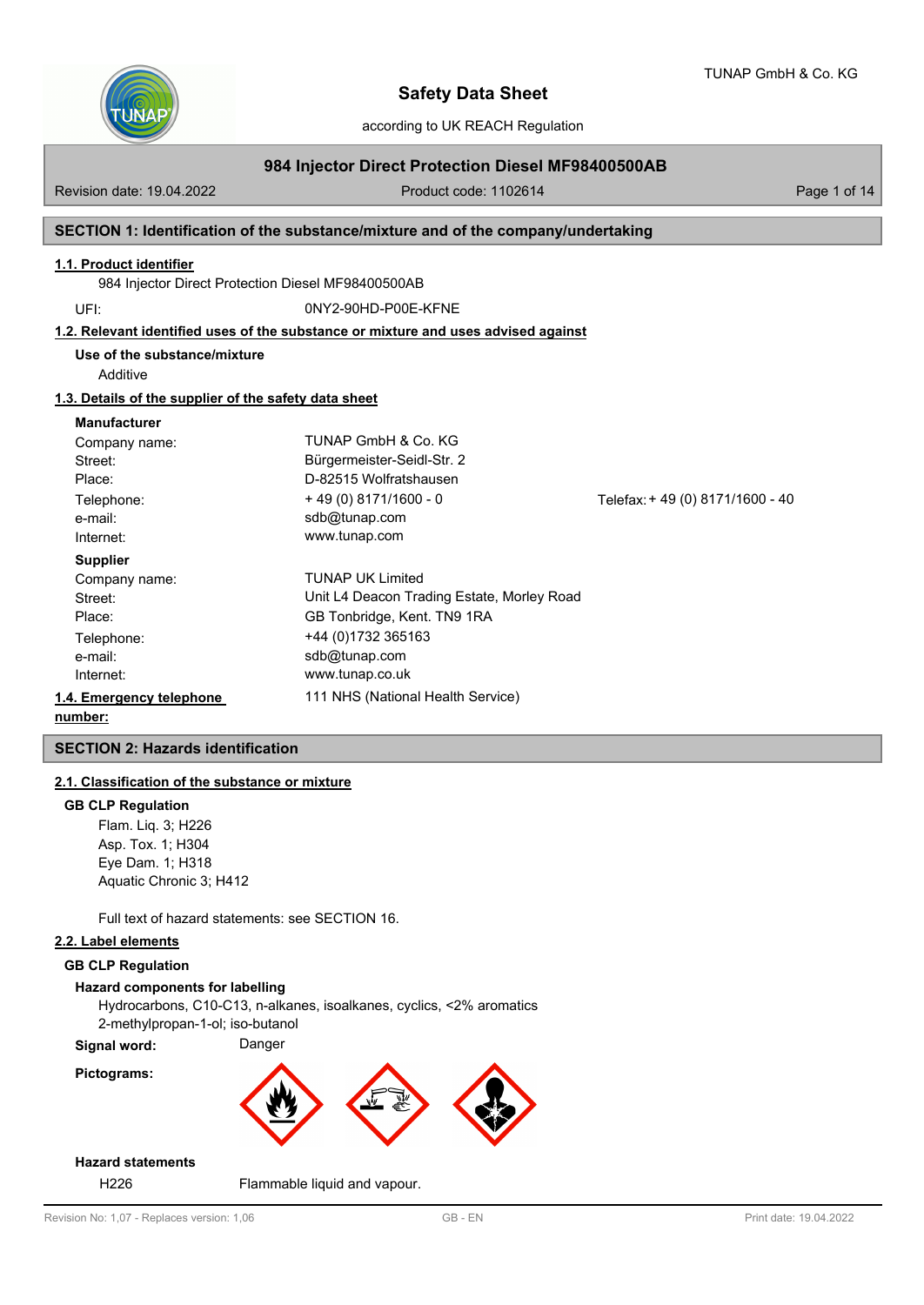

# according to UK REACH Regulation

| Revision date: 19.04.2022             | Product code: 1102614                                                                                                               | Page 2 of 14 |
|---------------------------------------|-------------------------------------------------------------------------------------------------------------------------------------|--------------|
| H304                                  | May be fatal if swallowed and enters airways.                                                                                       |              |
| H318                                  | Causes serious eye damage.                                                                                                          |              |
| H412                                  | Harmful to aquatic life with long lasting effects.                                                                                  |              |
| <b>Precautionary statements</b>       |                                                                                                                                     |              |
| P <sub>210</sub>                      | Keep away from heat, hot surfaces, sparks, open flames and other ignition sources. No<br>smoking.                                   |              |
| P <sub>260</sub>                      | Do not breathe vapours.                                                                                                             |              |
| P280                                  | Wear eye protection.                                                                                                                |              |
| P302+P352                             | IF ON SKIN: Wash with plenty of soap and water.                                                                                     |              |
| P301+P310                             | IF SWALLOWED: Immediately call a POISON CENTER/doctor.                                                                              |              |
| P331                                  | Do NOT induce vomiting.                                                                                                             |              |
| P305+P351+P338                        | IF IN EYES: Rinse cautiously with water for several minutes. Remove contact lenses, if<br>present and easy to do. Continue rinsing. |              |
| P337+P313                             | If eye irritation persists: Get medical advice/attention.                                                                           |              |
| P304+P340                             | IF INHALED: Remove person to fresh air and keep comfortable for breathing.                                                          |              |
| P314                                  | Get medical advice/attention if you feel unwell.                                                                                    |              |
| Special labelling of certain mixtures |                                                                                                                                     |              |
| <b>EUH066</b>                         | Repeated exposure may cause skin dryness or cracking.                                                                               |              |

## **2.3. Other hazards**

The substances in the mixture do not meet the PBT/vPvB criteria according to REACH, annex XIII.

# **SECTION 3: Composition/information on ingredients**

# **3.2. Mixtures**

## **Hazardous components**

| CAS No     | <b>Chemical name</b>                                                                                     |                                                                                         |                  | Quantity     |  |
|------------|----------------------------------------------------------------------------------------------------------|-----------------------------------------------------------------------------------------|------------------|--------------|--|
|            | EC No                                                                                                    | <b>Index No</b>                                                                         | <b>REACH No</b>  |              |  |
|            | Classification (GB CLP Regulation)                                                                       |                                                                                         |                  |              |  |
| 64742-48-9 |                                                                                                          | Hydrocarbons, C10-C13, n-alkanes, isoalkanes, cyclics, <2% aromatics                    |                  | $50 - 100 %$ |  |
|            | 918-481-9                                                                                                |                                                                                         | 01-2119457273-39 |              |  |
|            | Asp. Tox. 1; H304 EUH066                                                                                 |                                                                                         |                  |              |  |
| 78-83-1    | 2-methylpropan-1-ol; iso-butanol                                                                         |                                                                                         |                  | $5 - 10%$    |  |
|            | 201-148-0                                                                                                | 603-108-00-1                                                                            |                  |              |  |
|            |                                                                                                          | Flam. Liq. 3, Skin Irrit. 2, Eye Dam. 1, STOT SE 3, STOT SE 3; H226 H315 H318 H335 H336 |                  |              |  |
| 27247-96-7 | 2-Ethylhexyl nitrate                                                                                     |                                                                                         |                  | $5 - 10\%$   |  |
|            | 248-363-6                                                                                                |                                                                                         | 01-2119539586-27 |              |  |
|            | Acute Tox. 4, Acute Tox. 4, Acute Tox. 4, Aquatic Chronic 2; H332 H312 H302 H411 EUH044<br><b>EUH066</b> |                                                                                         |                  |              |  |
| 64742-48-9 | Naphtha Petroleum Hydro treated Heavy                                                                    |                                                                                         |                  | $1 - 3\%$    |  |
|            | 918-481-9                                                                                                |                                                                                         |                  |              |  |
|            | Flam. Lig. 3, Asp. Tox. 1; H226 H304                                                                     |                                                                                         |                  |              |  |
| 128-37-0   | 2,6-di-tert-butyl-4-kresol                                                                               |                                                                                         |                  | $1 - 53%$    |  |
|            | 204-881-4                                                                                                |                                                                                         | 01-2119555270-46 |              |  |
|            | Aquatic Chronic 1; H410                                                                                  |                                                                                         |                  |              |  |
| 104-76-7   | 2-Ethylhexan-1-ol                                                                                        |                                                                                         |                  | $1 - 3%$     |  |
|            | 203-234-3                                                                                                |                                                                                         | 01-2119487289-20 |              |  |
|            | Acute Tox. 4, Skin Irrit. 2, Eye Irrit. 2, STOT SE 3; H332 H315 H319 H335                                |                                                                                         |                  |              |  |

Full text of H and EUH statements: see section 16.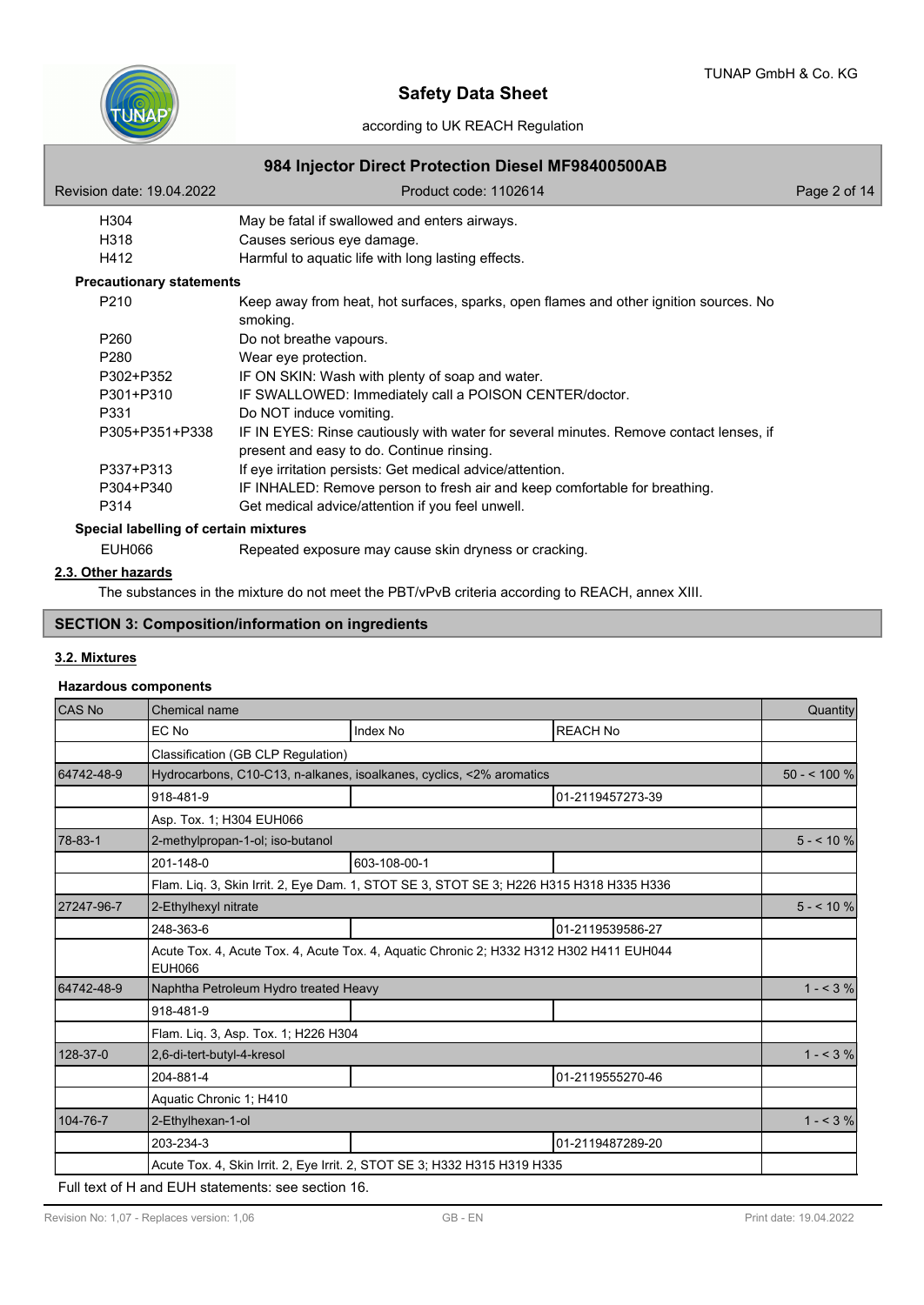

# **984 Injector Direct Protection Diesel MF98400500AB**

Revision date: 19.04.2022 **Product code: 1102614** Page 3 of 14

### **Specific Conc. Limits, M-factors and ATE**

| <b>CAS No</b> | EC No                                                                                               | Chemical name                                                                                                                                      | Quantity     |  |
|---------------|-----------------------------------------------------------------------------------------------------|----------------------------------------------------------------------------------------------------------------------------------------------------|--------------|--|
|               |                                                                                                     | Specific Conc. Limits, M-factors and ATE                                                                                                           |              |  |
| 64742-48-9    | 918-481-9                                                                                           | Hydrocarbons, C10-C13, n-alkanes, isoalkanes, cyclics, <2% aromatics                                                                               | $50 - 100$ % |  |
|               | mg/kg                                                                                               | linhalation: LC50 = 4951 mg/l (vapours); dermal: LD50 = >3160 mg/kg; oral: LD50 = >8000                                                            |              |  |
| 78-83-1       | 201-148-0                                                                                           | 2-methylpropan-1-ol; iso-butanol                                                                                                                   | $5 - 10$ %   |  |
|               | mg/kg                                                                                               | inhalation: LC50 = > 24 mg/l (vapours); dermal: LD50 = > 2000 mg/kg; oral: LD50 = > 2830                                                           |              |  |
| 27247-96-7    | 248-363-6                                                                                           | 2-Ethylhexyl nitrate                                                                                                                               | $5 - 10$ %   |  |
|               |                                                                                                     | inhalation: $LC50 = 11$ mg/l (vapours); inhalation: $ATE = 1.5$ mg/l (dusts or mists); dermal:<br>LD50 = >4820 mg/kg; oral: LD50 = >9640 mg/kg     |              |  |
| 64742-48-9    | 918-481-9                                                                                           | Naphtha Petroleum Hydro treated Heavy                                                                                                              | $1 - 3%$     |  |
|               | inhalation: LC50 = > 4951 mg/l (vapours); dermal: LD50 = > 3160 mg/kg; oral: LD50 = > 5000<br>mg/kg |                                                                                                                                                    |              |  |
| 104-76-7      | 203-234-3                                                                                           | 2-Ethylhexan-1-ol                                                                                                                                  | $1 - 3%$     |  |
|               |                                                                                                     | inhalation: $LC50 = 11$ mg/l (vapours); inhalation: $ATE = 1.5$ mg/l (dusts or mists); dermal:<br>$LD50 =$ > 3000 mg/kg; oral: $LD50 = 2047$ mg/kg |              |  |

#### **SECTION 4: First aid measures**

#### **4.1. Description of first aid measures**

#### **General information**

First aider: Pay attention to self-protection! Remove persons to safety. Never give anything by mouth to an unconscious person or a person with cramps.

#### **After inhalation**

Remove person to fresh air and keep comfortable for breathing. In all cases of doubt, or when symptoms persist, seek medical advice.

#### **After contact with skin**

Wash with plenty of water and soap. Take off immediately all contaminated clothing and wash it before reuse. In all cases of doubt, or when symptoms persist, seek medical advice.

#### **After contact with eyes**

Rinse cautiously with water for several minutes. Remove contact lenses, if present and easy to do. Continue rinsing. In case of troubles or persistent symptoms, consult an ophthalmologist.

#### **After ingestion**

Do NOT induce vomiting. Observe risk of aspiration if vomiting occurs. Call a physician in any case!

# **4.2. Most important symptoms and effects, both acute and delayed**

Headache, nausea, dizziness, fatigue, skin irritation

## **4.3. Indication of any immediate medical attention and special treatment needed**

Treat symptomatically. Call a POISON CENTER. Symptoms can occur only after several hours.

### **SECTION 5: Firefighting measures**

#### **5.1. Extinguishing media**

# **Suitable extinguishing media**

Water fog. Foam. Carbon dioxide (CO2). Extinguishing powder.

#### **Unsuitable extinguishing media**

High power water jet.

## **5.2. Special hazards arising from the substance or mixture**

Incomplete combustion and thermolysis gases of different toxicity can occur. In the case of hydrocarbonaceous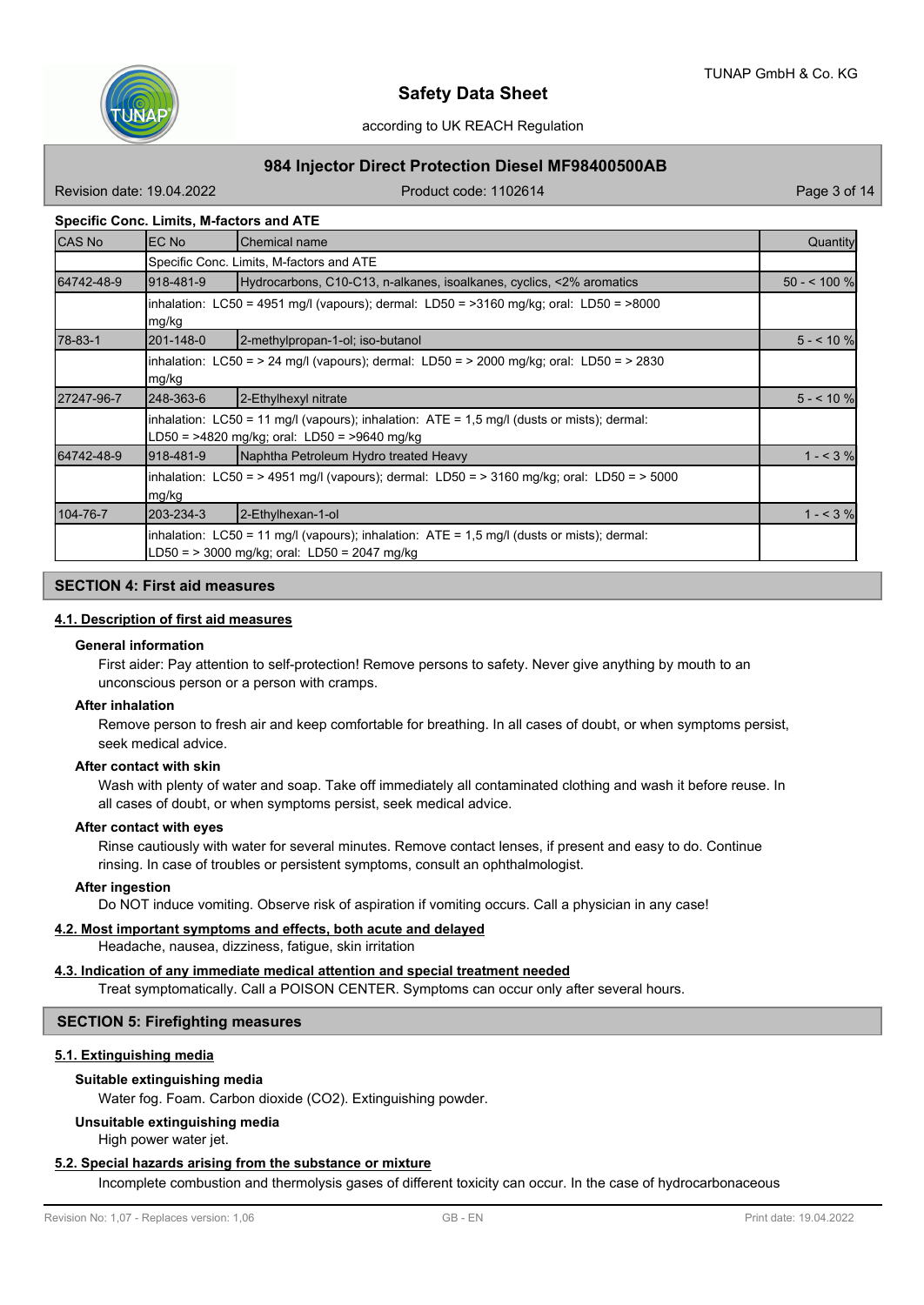

according to UK REACH Regulation

# **984 Injector Direct Protection Diesel MF98400500AB**

Revision date: 19.04.2022 **Product code: 1102614** Page 4 of 14

products such as CO, CO2, aldehydes and soot. These can be very dangerous if they are inhaled in high concentrations or in enclosed spaces.

#### **5.3. Advice for firefighters**

In case of fire and/or explosion do not breathe fumes. Move undamaged containers from immediate hazard area if it can be done safely. In case of fire: Wear self-contained breathing apparatus.

#### **SECTION 6: Accidental release measures**

## **6.1. Personal precautions, protective equipment and emergency procedures**

#### **General advice**

Wear breathing apparatus if exposed to vapours/dusts/aerosols. Remove all sources of ignition. Keep away from heat, hot surfaces, sparks, open flames and other ignition sources. No smoking. Wear personal protection equipment.

#### **6.2. Environmental precautions**

Do not allow to enter into surface water or drains. Prevent spread over a wide area (e.g. by containment or oil barriers). Ensure all waste water is collected and treated via a waste water treatment plant.

#### **6.3. Methods and material for containment and cleaning up**

#### **Other information**

Absorb with liquid-binding material (sand, diatomaceous earth, acid- or universal binding agents). Clean contaminated articles and floor according to the environmental legislation.

#### **6.4. Reference to other sections**

Safe handling: see section 7 Personal protection equipment: see section 8 Disposal: see section 13

#### **SECTION 7: Handling and storage**

#### **7.1. Precautions for safe handling**

#### **Advice on safe handling**

Observe instructions for use.

Dust must be exhausted directly at the point of origin. Vapours/aerosols must be exhausted directly at the point of origin. If local exhaust ventilation is not possible or not sufficient, the entire working area should be ventilated by technical means.

When using do not eat, drink, smoke, sniff.

Wear personal protection equipment (refer to section 8).

#### **Advice on protection against fire and explosion**

Keep away from sources of ignition - No smoking.

#### **Advice on general occupational hygiene**

Avoid exposure. Wear suitable protective clothing. Draw up and observe skin protection programme.

**Further information on handling**

Avoid contact with skin and eyes.

#### **7.2. Conditions for safe storage, including any incompatibilities**

#### **Requirements for storage rooms and vessels**

Keep container tightly closed. Observe legal regulations and provisions.

#### **Hints on joint storage**

Do not store together with: Oxidizing agents. Pyrophoric or self-heating substances. Food and feedingstuffs.

#### **Further information on storage conditions**

Store in a cool dry place. Observe legal regulations and provisions.

#### **7.3. Specific end use(s)**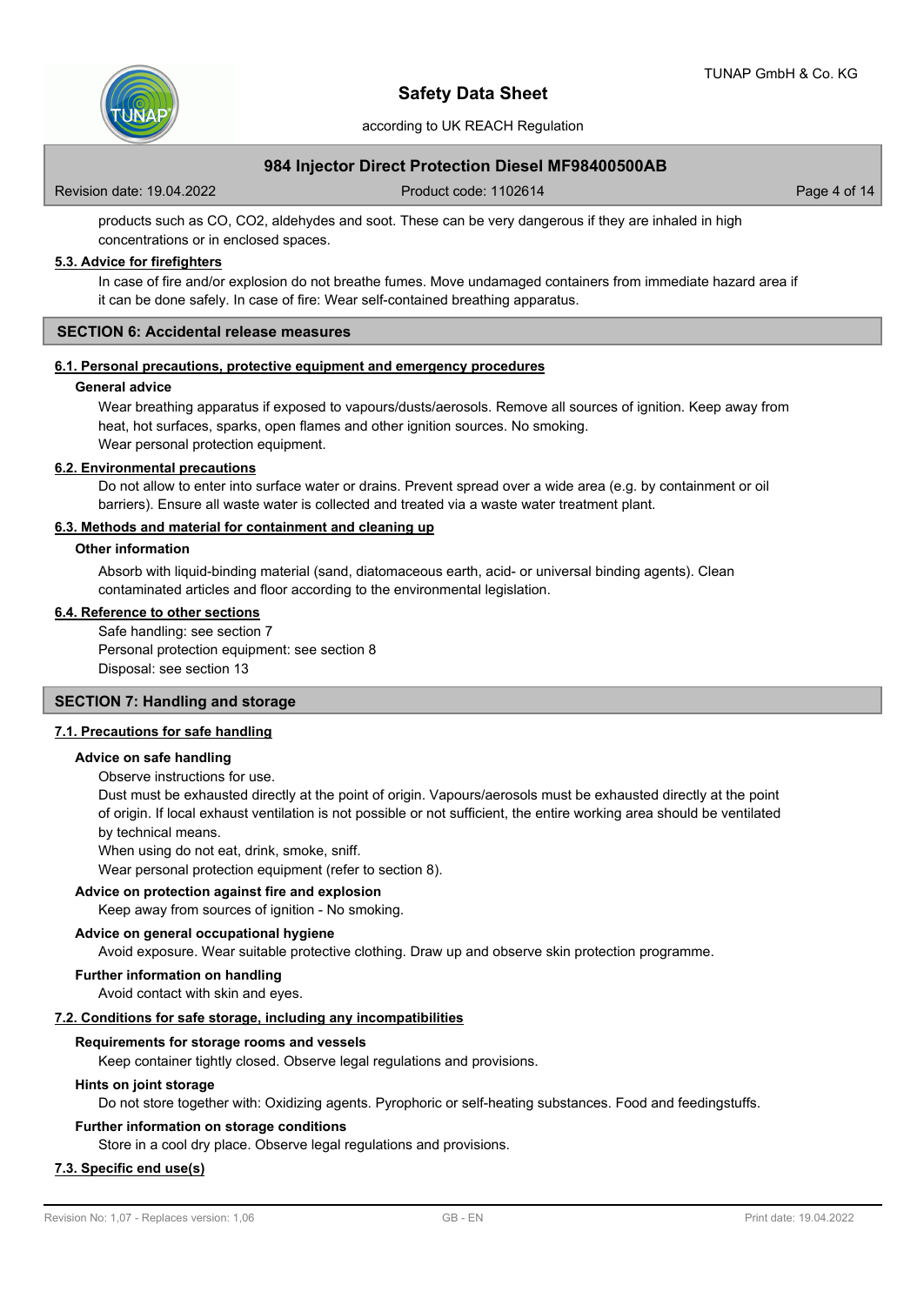

# **984 Injector Direct Protection Diesel MF98400500AB**

Revision date: 19.04.2022 **Product code: 1102614** Page 5 of 14

Additive

# **SECTION 8: Exposure controls/personal protection**

### **8.1. Control parameters**

#### **Exposure limits (EH40)**

| l CAS No | <b>I</b> Substance         | ppm | mq/m <sup>3</sup> | fibres/ml | Category      | Origin     |
|----------|----------------------------|-----|-------------------|-----------|---------------|------------|
| 128-37-0 | 2,6-Di-tert-butyl-p-cresol |     | 10 <sup>1</sup>   |           | TWA (8 h)     | <b>WEL</b> |
| 104-76-7 | 2-ethylhexan-1-ol          |     | 5.4               |           | TWA (8 h)     | <b>WEL</b> |
| 78-83-1  | 2-Methylpropan-1-ol        | 50I | 154               |           | TWA (8 h)     | <b>WEL</b> |
|          |                            | 75  | 231               |           | STEL (15 min) | WEL        |

#### **DNEL/DMEL values**

| CAS No                                        | Substance            |             |          |                                |
|-----------------------------------------------|----------------------|-------------|----------|--------------------------------|
| Effect<br>DNEL type<br>Exposure route         |                      |             | Value    |                                |
| 27247-96-7                                    | 2-Ethylhexyl nitrate |             |          |                                |
| Worker DNEL, long-term                        |                      | linhalation | systemic | $10,35 \text{ mg/m}^3$         |
| Worker DNEL, long-term<br>systemic<br>ldermal |                      |             |          | mg/kg bw/day                   |
| Consumer DNEL, long-term                      |                      | Idermal     | systemic | $0,52 \text{ mg/kg}$<br>bw/day |
| Consumer DNEL, long-term                      |                      | Ioral       | systemic | $0.025$ mg/kg<br>bw/day        |

# **PNEC values**

| CAS No                                           | Substance                            |                |  |
|--------------------------------------------------|--------------------------------------|----------------|--|
|                                                  | Value<br>Environmental compartment   |                |  |
| 27247-96-7                                       | 2-Ethylhexyl nitrate                 |                |  |
| Freshwater                                       | $0,0008$ mg/l                        |                |  |
| 0,00008 mg/l<br>Marine water                     |                                      |                |  |
|                                                  | 0,00074 mg/kg<br>Freshwater sediment |                |  |
| Marine sediment                                  |                                      | 0,00074 mg/kg  |  |
| Micro-organisms in sewage treatment plants (STP) |                                      | 10 mg/l        |  |
| Soil                                             |                                      | 0,000191 mg/kg |  |

## **Additional advice on limit values**

a no restriction b End of exposure or end of shift c at long-term exposure: d before next shift

 blood (B) Urine (U)

## **8.2. Exposure controls**

#### **Appropriate engineering controls**

If handled uncovered, arrangements with local exhaust ventilation have to be used.

**Individual protection measures, such as personal protective equipment**

#### **Eye/face protection**

Suitable eye protection: Tightly sealed safety glasses.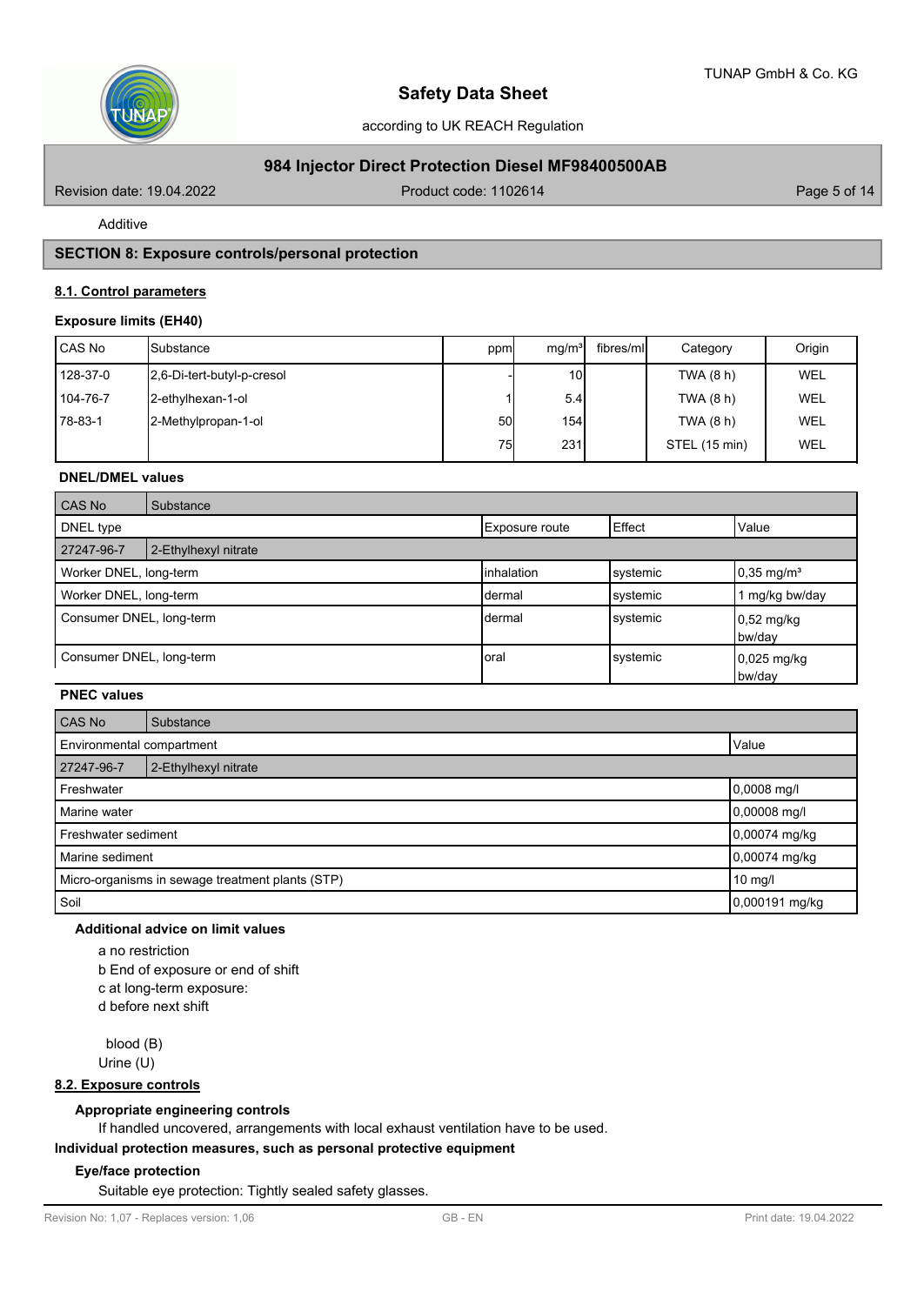according to UK REACH Regulation

# **984 Injector Direct Protection Diesel MF98400500AB**

Revision date: 19.04.2022 **Product code: 1102614** Page 6 of 14

EN 166

#### **Hand protection**

Protect skin by using skin protective cream. When handling with chemical substances, protective gloves must be worn with the CE-label including the four control digits. The quality of the protective gloves resistant to chemicals must be chosen as a function of the specific working place concentration and quantity of hazardous substances. Suitable material: NBR (Nitrile rubber) Breakthrough time: 480min Thickness of the glove material 0,45 mm

EN ISO 374

#### **Skin protection**

Wear suitable protective clothing. Take off immediately all contaminated clothing and wash it before reuse.

#### **Respiratory protection**

Wear breathing apparatus if exposed to vapours/dusts/aerosols. When exceeding the relevant workplace exposure limits, note the following: Suitable respiratory protective equipment: Combination filter device (DIN EN 141).. Filtering device with filter or ventilator filtering device of type: A Observe the wear time limits as specified by the manufacturer. Observe legal regulations and provisions.

#### **Environmental exposure controls**

Observe legal regulations and provisions.

#### **SECTION 9: Physical and chemical properties**

#### **9.1. Information on basic physical and chemical properties**

| Physical state: | Liguid       |
|-----------------|--------------|
| Colour:         | green        |
| Odour:          | solvent like |

# **Changes in the physical state**

| not determined                        |                  |
|---------------------------------------|------------------|
| 100 °C                                |                  |
|                                       |                  |
| No information available.             |                  |
| No information available.             |                  |
| No information available.             |                  |
|                                       | 33 °C ISO 3679   |
|                                       |                  |
| not applicable                        |                  |
| not applicable                        |                  |
| $0.5$ vol. %                          |                  |
| $7$ vol. $%$                          |                  |
| No information available.             |                  |
|                                       |                  |
| not applicable                        |                  |
| not applicable                        |                  |
| not determined                        |                  |
|                                       | <b>DIN 19268</b> |
| No information available. DIN 53019-1 |                  |
|                                       |                  |

**Test method**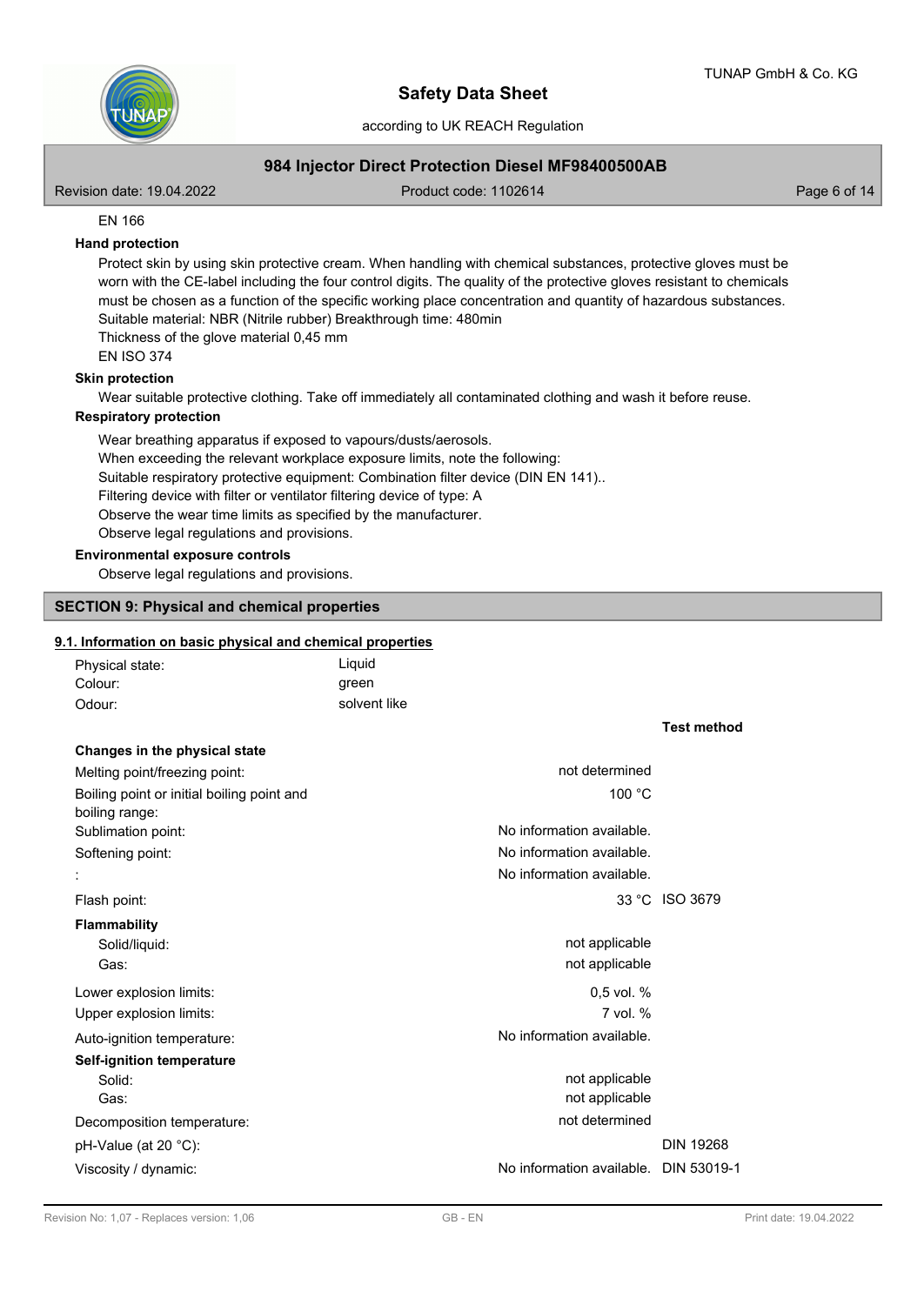

according to UK REACH Regulation

| 984 Injector Direct Protection Diesel MF98400500AB |                                                                                                        |                                         |              |  |
|----------------------------------------------------|--------------------------------------------------------------------------------------------------------|-----------------------------------------|--------------|--|
| Revision date: 19.04.2022                          | Product code: 1102614                                                                                  |                                         | Page 7 of 14 |  |
| Viscosity / kinematic:<br>(at 40 $°C$ )            |                                                                                                        | 20,5 mm <sup>2</sup> /s DIN EN ISO 3104 |              |  |
| Flow time:<br>(at 20 $°C$ )                        | No information available. DIN EN ISO 2431                                                              |                                         |              |  |
| Water solubility:                                  | The study does not need to be conducted<br>because the substance is known to be<br>insoluble in water. |                                         |              |  |
| Solubility in other solvents<br>not determined     |                                                                                                        |                                         |              |  |
| Partition coefficient n-octanol/water:             | not determined                                                                                         |                                         |              |  |
| Vapour pressure:                                   | not determined                                                                                         |                                         |              |  |
| Density (at 20 °C):                                |                                                                                                        | $0.8$ g/cm <sup>3</sup> DIN 51757       |              |  |
| Relative vapour density:                           | not determined                                                                                         |                                         |              |  |
| 9.2. Other information                             |                                                                                                        |                                         |              |  |
| Information with regard to physical hazard classes |                                                                                                        |                                         |              |  |
| Oxidizing properties<br>Not oxidising.             |                                                                                                        |                                         |              |  |
| Other safety characteristics                       |                                                                                                        |                                         |              |  |
| Solvent separation test:                           | No information available.                                                                              |                                         |              |  |
| Solvent content:                                   | No information available.                                                                              |                                         |              |  |
| Solid content:                                     | not determined                                                                                         |                                         |              |  |
| Evaporation rate:                                  | not determined                                                                                         |                                         |              |  |
| <b>Further Information</b>                         |                                                                                                        |                                         |              |  |
| <b>SECTION 10: Stability and reactivity</b>        |                                                                                                        |                                         |              |  |

### **10.1. Reactivity**

Flammable.

# **10.2. Chemical stability**

The product is stable under normal conditions.

# **10.3. Possibility of hazardous reactions**

No hazardous reaction when handled and stored according to provisions.

# **10.4. Conditions to avoid**

Keep away from heat/sparks/open flames/hot surfaces. - No smoking. Take precautionary measures against static discharges.

# **10.5. Incompatible materials**

Oxidizing agents. Pyrophoric or self-heating substances.

#### **10.6. Hazardous decomposition products**

Incomplete combustion and thermolysis gases of different toxicity can occur. In the case of hydrocarbonaceous products such as CO, CO2, aldehydes and soot. These can be very dangerous if they are inhaled in high concentrations or in enclosed spaces.

#### **Further information**

Do not mix with other chemicals.

# **SECTION 11: Toxicological information**

## **11.1. Information on hazard classes as defined in GB CLP Regulation**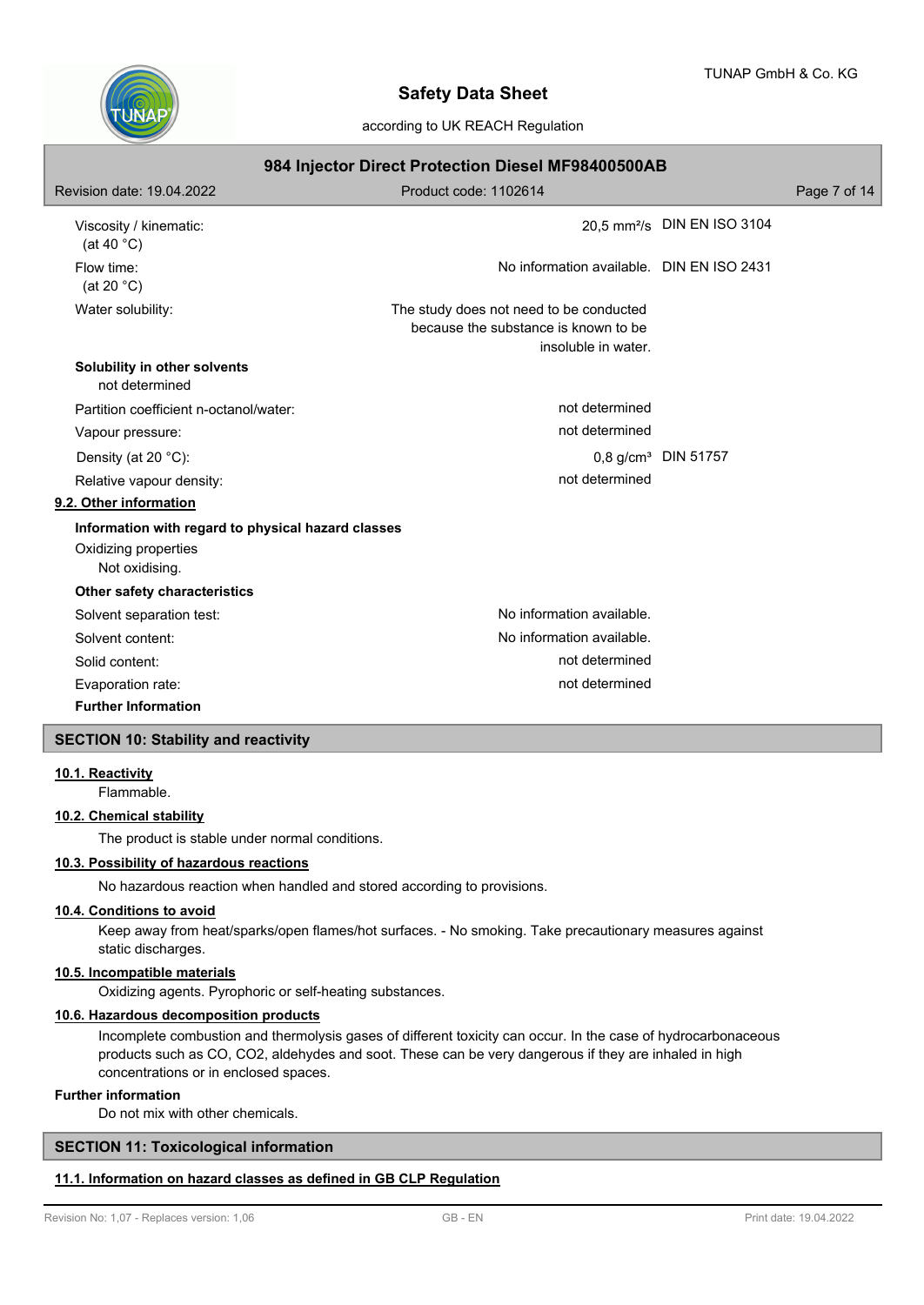

# **984 Injector Direct Protection Diesel MF98400500AB**

Revision date: 19.04.2022 **Product code: 1102614** Page 8 of 14

# **Toxicocinetics, metabolism and distribution**

No information available.

#### **Acute toxicity**

Based on available data, the classification criteria are not met.

| CAS No     | Chemical name                                                        |               |             |         |        |        |
|------------|----------------------------------------------------------------------|---------------|-------------|---------|--------|--------|
|            | Exposure route                                                       | Dose          |             | Species | Source | Method |
| 64742-48-9 | Hydrocarbons, C10-C13, n-alkanes, isoalkanes, cyclics, <2% aromatics |               |             |         |        |        |
|            | oral                                                                 | LD50<br>mg/kg | >8000       | Rat     |        |        |
|            | dermal                                                               | LD50<br>mg/kg | >3160       | Rabbit  |        |        |
|            | inhalation (4 h) vapour                                              | LC50<br>mg/l  | 4951        | Rat     |        |        |
| 78-83-1    | 2-methylpropan-1-ol; iso-butanol                                     |               |             |         |        |        |
|            | oral                                                                 | LD50<br>mg/kg | > 2830      | Rat     |        |        |
|            | dermal                                                               | LD50<br>mg/kg | > 2000      | Rat     |        |        |
|            | inhalation (4 h) vapour                                              | LC50          | $> 24$ mg/l | Rat     |        |        |
| 27247-96-7 | 2-Ethylhexyl nitrate                                                 |               |             |         |        |        |
|            | oral                                                                 | LD50<br>mg/kg | >9640       | Rat     |        |        |
|            | dermal                                                               | LD50<br>mg/kg | >4820       | Rabbit  |        |        |
|            | inhalation (4 h) vapour                                              | <b>LC50</b>   | $11$ mg/l   | Rat     |        |        |
|            | inhalation dust/mist                                                 | <b>ATE</b>    | $1,5$ mg/l  |         |        |        |
| 64742-48-9 | Naphtha Petroleum Hydro treated Heavy                                |               |             |         |        |        |
|            | oral                                                                 | LD50<br>mg/kg | > 5000      | Rat     |        |        |
|            | dermal                                                               | LD50<br>mg/kg | > 3160      | Rabbit  |        |        |
|            | inhalation (4 h) vapour                                              | LC50<br>mg/l  | >4951       | Rat     |        |        |
| 104-76-7   | 2-Ethylhexan-1-ol                                                    |               |             |         |        |        |
|            | oral                                                                 | LD50<br>mg/kg | 2047        | Rat     |        |        |
|            | dermal                                                               | LD50<br>mg/kg | > 3000      | Rat     |        |        |
|            | inhalation (4 h) vapour                                              | <b>LC50</b>   | 11 mg/l     | Rat     |        |        |
|            | inhalation dust/mist                                                 | <b>ATE</b>    | $1,5$ mg/l  |         |        |        |

#### **Irritation and corrosivity**

Causes serious eye damage.

Skin corrosion/irritation: Based on available data, the classification criteria are not met.

### **Sensitising effects**

Based on available data, the classification criteria are not met.

# **Carcinogenic/mutagenic/toxic effects for reproduction**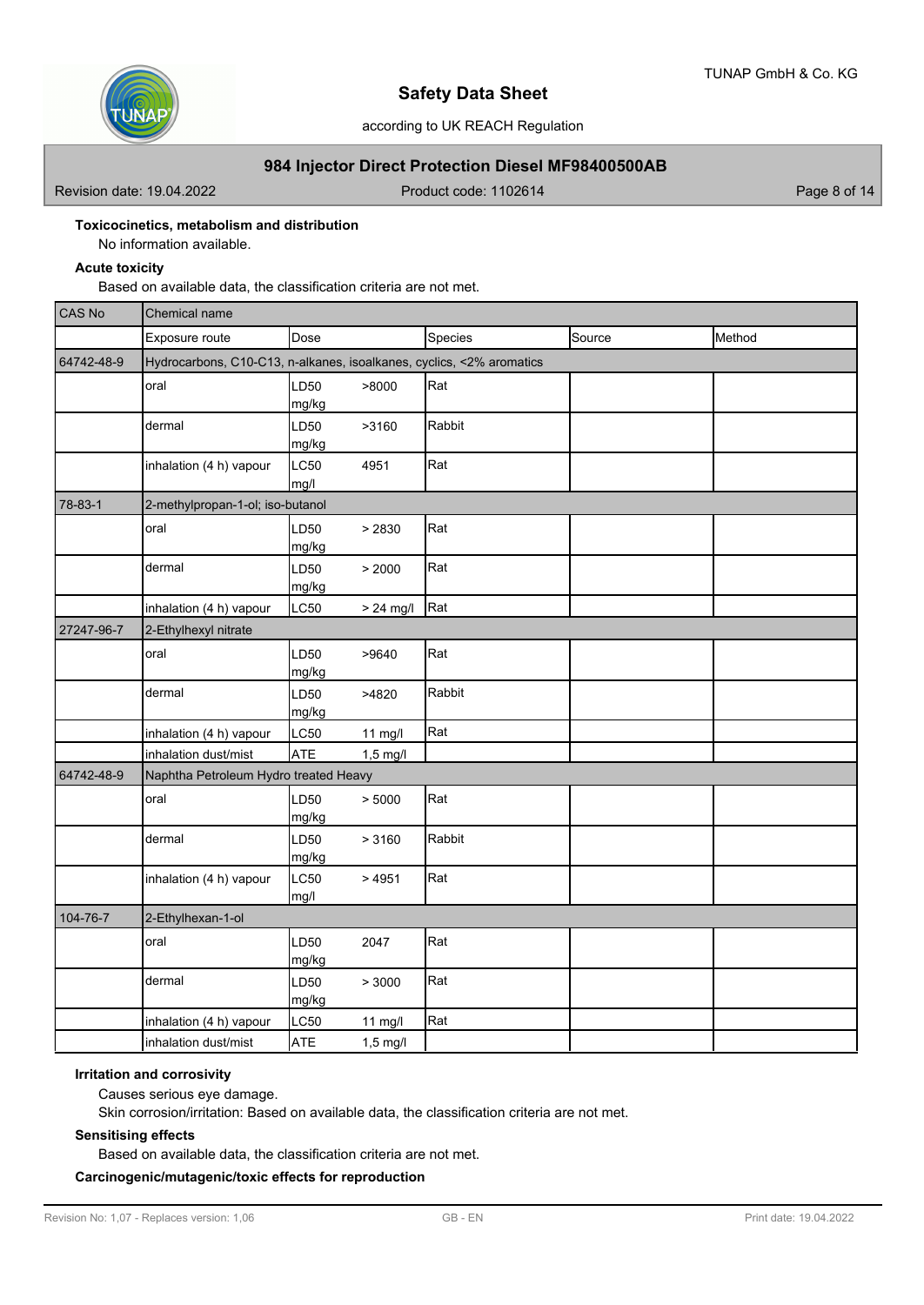

according to UK REACH Regulation

# **984 Injector Direct Protection Diesel MF98400500AB**

Revision date: 19.04.2022 **Product code: 1102614** Page 9 of 14

Based on available data, the classification criteria are not met.

No indications of human carcinogenicity exist.

No indications of human germ cell mutagenicity exist.

No indications of human reproductive toxicity exist.

## **STOT-single exposure**

Based on available data, the classification criteria are not met.

#### **STOT-repeated exposure**

Repeated exposure may cause skin dryness or cracking.

### **Aspiration hazard**

May be fatal if swallowed and enters airways.

#### **Specific effects in experiment on an animal**

No information available.

### **Additional information on tests**

The mixture is classified as hazardous according to regulation (EC) No 1272/2008 [CLP].

# **SECTION 12: Ecological information**

## **12.1. Toxicity**

Harmful to aquatic life with long lasting effects.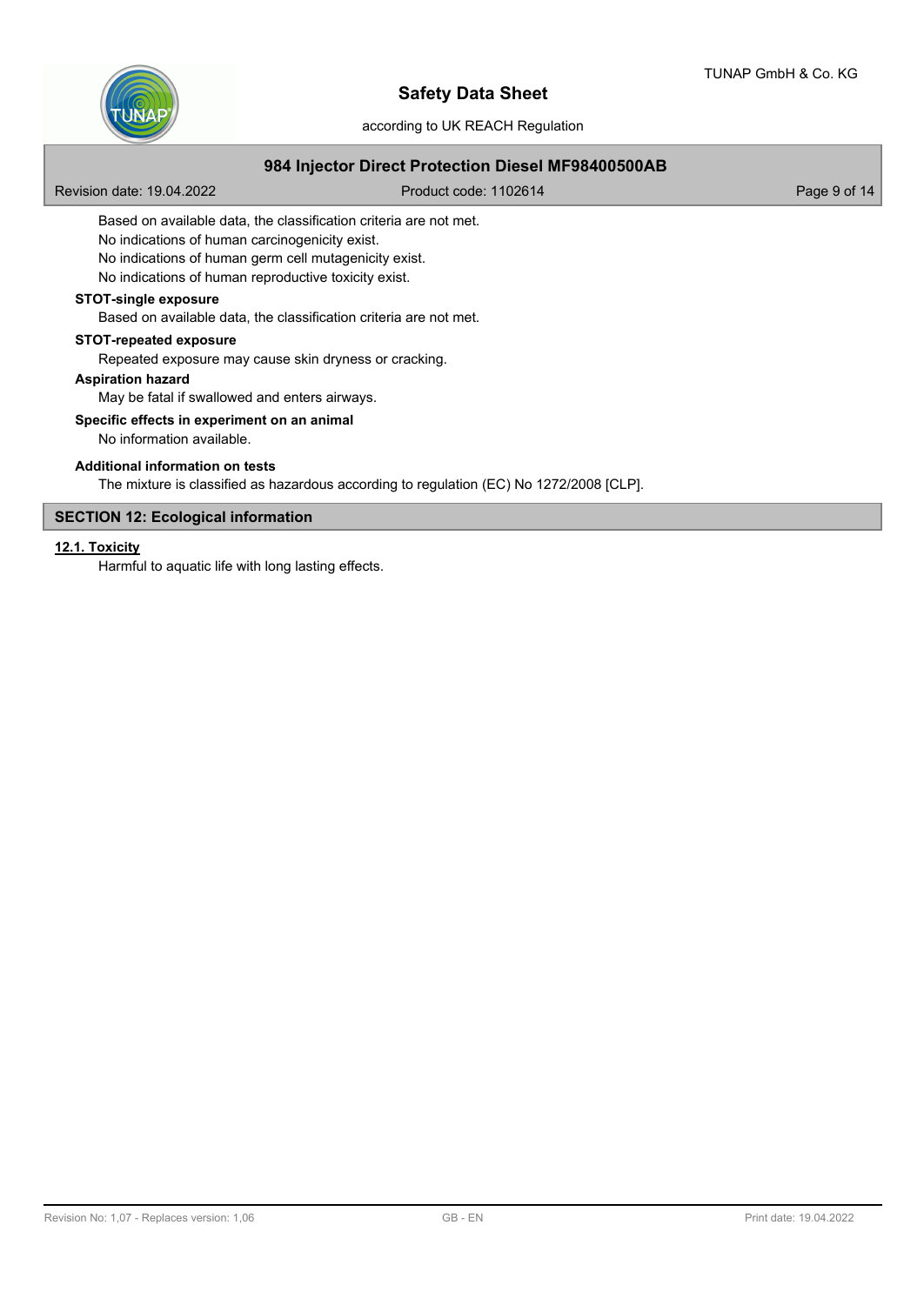

# according to UK REACH Regulation

# **984 Injector Direct Protection Diesel MF98400500AB**

Revision date: 19.04.2022 Product code: 1102614 Page 10 of 14

| CAS No     | Chemical name                                                        |                                  |                  |  |                                                             |                        |                              |  |  |
|------------|----------------------------------------------------------------------|----------------------------------|------------------|--|-------------------------------------------------------------|------------------------|------------------------------|--|--|
|            | Aquatic toxicity                                                     | Dose                             |                  |  | [h]   [d] Species                                           | Source                 | Method                       |  |  |
| 64742-48-9 | Hydrocarbons, C10-C13, n-alkanes, isoalkanes, cyclics, <2% aromatics |                                  |                  |  |                                                             |                        |                              |  |  |
|            | Acute fish toxicity                                                  | LC50<br>mg/l                     | >1000            |  | 96 hOncorhynchus mykiss<br>(Rainbow trout)                  |                        |                              |  |  |
|            | Acute algae toxicity                                                 | ErC50<br>mg/l                    | >1000            |  | 96 h Scenedesmus<br>subspicatus                             |                        |                              |  |  |
|            | Acute crustacea toxicity                                             | EC50<br>mg/l                     | >1000            |  | 48 h Daphnia magna                                          |                        |                              |  |  |
| 78-83-1    |                                                                      | 2-methylpropan-1-ol; iso-butanol |                  |  |                                                             |                        |                              |  |  |
|            | Acute fish toxicity                                                  | LC50<br>mg/l                     | 1430             |  | 96 h Pimephales<br>promelas                                 |                        |                              |  |  |
|            | Acute algae toxicity                                                 | ErC50<br>mg/l                    | 1250             |  | Desmodesmus<br>subspicatus                                  |                        |                              |  |  |
|            | Acute crustacea toxicity                                             | EC50<br>mg/l                     | 1439             |  | 48 h Daphnia magna                                          |                        |                              |  |  |
| 27247-96-7 | 2-Ethylhexyl nitrate                                                 |                                  |                  |  |                                                             |                        |                              |  |  |
|            | Acute fish toxicity                                                  | LC50                             | $2 \text{ mg/l}$ |  | 96 h <sub>Danio</sub> rerio                                 | Study report<br>(2010) | <b>OECD Guideline</b><br>203 |  |  |
|            | Acute algae toxicity                                                 | ErC50<br>mg/l                    | > 12,6           |  | 72 h Pseudokirchneriella<br>subcapitata                     | Study report<br>(1998) | <b>OECD Guideline</b><br>201 |  |  |
|            | Acute crustacea toxicity                                             | <b>EC50</b><br>mg/l              | > 12,6           |  | 48 h Daphnia magna                                          | Study report<br>(1998) | <b>OECD Guideline</b><br>202 |  |  |
|            | Acute bacteria toxicity                                              | (EC50<br>mg/l)                   | >1000            |  | 3 hactivated sludge of a<br>predominantly<br>domestic sewag | Study report<br>(2010) | <b>OECD Guideline</b><br>209 |  |  |
| 64742-48-9 | Naphtha Petroleum Hydro treated Heavy                                |                                  |                  |  |                                                             |                        |                              |  |  |
|            | Acute fish toxicity                                                  | LC50<br>mg/l                     | >1000            |  | 96 hOncorhynchus mykiss<br>(Rainbow trout)                  |                        |                              |  |  |
|            | Acute algae toxicity                                                 | ErC50<br>mg/l                    | >1000            |  | 96 h Pseudokirchneriella<br>subcapitata                     |                        |                              |  |  |
|            | Acute crustacea toxicity                                             | EC50<br>mg/l                     | >1000            |  | 48 h Daphnia magna                                          |                        |                              |  |  |
| 104-76-7   | 2-Ethylhexan-1-ol                                                    |                                  |                  |  |                                                             |                        |                              |  |  |
|            | Acute fish toxicity                                                  | LC50<br>mg/l                     | 17,1             |  | 96 hlLeuciscus idus<br>(golden orfe)                        |                        |                              |  |  |
|            | Acute algae toxicity                                                 | ErC50<br>mg/l                    | 11,5             |  | 72 hScenedesmus<br>subspicatus                              |                        |                              |  |  |
|            | Acute crustacea toxicity                                             | <b>EC50</b>                      | 39 mg/l          |  | 48 h Daphnia magna                                          |                        |                              |  |  |

# **12.2. Persistence and degradability**

The product has not been tested.

# **12.3. Bioaccumulative potential**

The product has not been tested.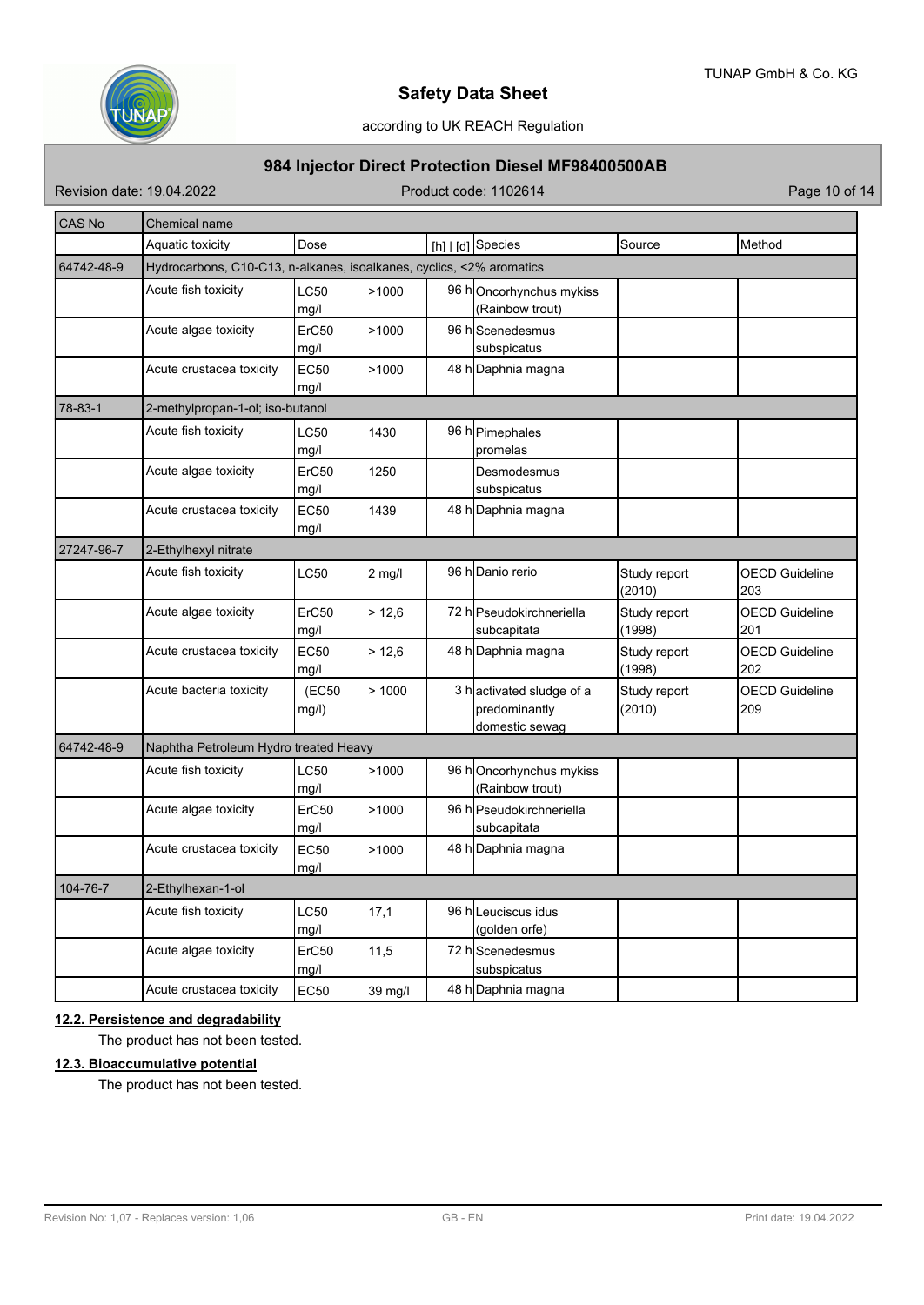

## **984 Injector Direct Protection Diesel MF98400500AB**

Revision date: 19.04.2022 **Product code: 1102614** Product code: 1102614

## **Partition coefficient n-octanol/water**

| <b>CAS No</b> | <b>I</b> Chemical name             | Log Pow |
|---------------|------------------------------------|---------|
| $ 78-83-1$    | [2-methylpropan-1-ol; iso-butanol] | 0,79    |
| 27247-96-7    | <b>12-Ethylhexyl nitrate</b>       | 5,24    |
| 104-76-7      | <b>12-Ethylhexan-1-ol</b>          | 2,9     |

#### **12.4. Mobility in soil**

The product has not been tested.

#### **12.5. Results of PBT and vPvB assessment**

The substances in the mixture do not meet the PBT/vPvB criteria according to UK REACH. The product has not been tested.

#### **12.6. Endocrine disrupting properties**

This product does not contain a substance that has endocrine disrupting properties with respect to non-target organisms as no components meets the criteria.

#### **12.7. Other adverse effects**

No information available.

## **Further information**

Do not allow to enter into surface water or drains. Do not allow to enter into soil/subsoil.

# **SECTION 13: Disposal considerations**

### **13.1. Waste treatment methods**

#### **Disposal recommendations**

Do not allow to enter into surface water or drains. Dispose of waste according to applicable legislation.

### **List of Wastes Code - residues/unused products**

070704 WASTES FROM ORGANIC CHEMICAL PROCESSES; wastes from the MFSU of fine chemicals and chemical products not otherwise specified; other organic solvents, washing liquids and mother liquors; hazardous waste

#### **List of Wastes Code - used product**

WASTES FROM ORGANIC CHEMICAL PROCESSES; wastes from the MFSU of fine chemicals and chemical products not otherwise specified; other organic solvents, washing liquids and mother liquors; hazardous waste 070704

#### **List of Wastes Code - contaminated packaging**

WASTE PACKAGING; ABSORBENTS, WIPING CLOTHS, FILTER MATERIALS AND PROTECTIVE CLOTHING NOT OTHERWISE SPECIFIED; packaging (including separately collected municipal packaging waste); packaging containing residues of or contaminated by hazardous substances; hazardous waste 150110

#### **Contaminated packaging**

Water (with cleaning agent). Completely emptied packages can be recycled.

#### **SECTION 14: Transport information**

#### **Land transport (ADR/RID)**

| UN 1993<br>FLAMMABLE LIQUID, N.O.S. (iso-butanol) |
|---------------------------------------------------|
| 3                                                 |
| Ш                                                 |
| 3                                                 |
| F1                                                |
| 274 601                                           |
| 5 L                                               |
|                                                   |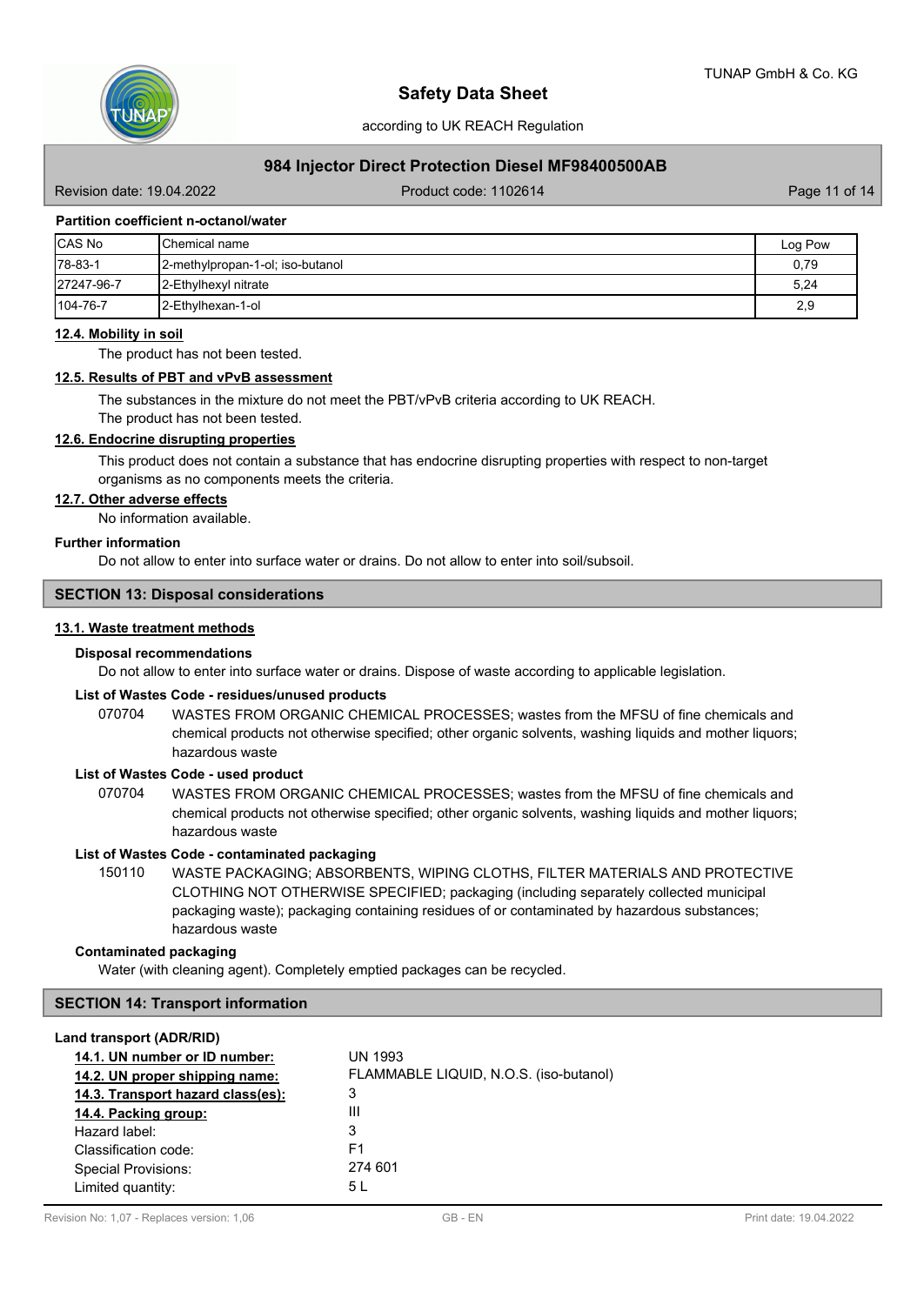

# according to UK REACH Regulation

|                                                                                 |                       | 984 Injector Direct Protection Diesel MF98400500AB |               |
|---------------------------------------------------------------------------------|-----------------------|----------------------------------------------------|---------------|
| Revision date: 19.04.2022                                                       | Product code: 1102614 |                                                    | Page 12 of 14 |
| Excepted quantity:                                                              | E1                    |                                                    |               |
| Transport category:                                                             | 3                     |                                                    |               |
| Hazard No:                                                                      | 30                    |                                                    |               |
| Tunnel restriction code:                                                        | D/E                   |                                                    |               |
| Inland waterways transport (ADN)                                                |                       |                                                    |               |
| 14.1. UN number or ID number:                                                   | <b>UN 1993</b>        |                                                    |               |
| 14.2. UN proper shipping name:                                                  |                       | FLAMMABLE LIQUID, N.O.S. (iso-butanol)             |               |
| 14.3. Transport hazard class(es):                                               | 3                     |                                                    |               |
| 14.4. Packing group:                                                            | III                   |                                                    |               |
| Hazard label:                                                                   | 3                     |                                                    |               |
| Classification code:                                                            | F <sub>1</sub>        |                                                    |               |
| <b>Special Provisions:</b>                                                      | 274 601               |                                                    |               |
| Limited quantity:                                                               | 5L                    |                                                    |               |
| Excepted quantity:                                                              | E1                    |                                                    |               |
| <b>Marine transport (IMDG)</b>                                                  |                       |                                                    |               |
| 14.1. UN number or ID number:                                                   | <b>UN 1993</b>        |                                                    |               |
| 14.2. UN proper shipping name:                                                  |                       | FLAMMABLE LIQUID, N.O.S. (iso-butanol)             |               |
| 14.3. Transport hazard class(es):                                               | 3                     |                                                    |               |
| 14.4. Packing group:                                                            | Ш                     |                                                    |               |
| Hazard label:                                                                   | 3                     |                                                    |               |
| Marine pollutant:                                                               | no                    |                                                    |               |
| <b>Special Provisions:</b>                                                      | 223, 274, 955         |                                                    |               |
| Limited quantity:                                                               | 5L                    |                                                    |               |
| Excepted quantity:                                                              | E1                    |                                                    |               |
| EmS:                                                                            | $F-E$ , S-E           |                                                    |               |
| Air transport (ICAO-TI/IATA-DGR)                                                |                       |                                                    |               |
| 14.1. UN number or ID number:                                                   | <b>UN 1993</b>        |                                                    |               |
| 14.2. UN proper shipping name:                                                  |                       | FLAMMABLE LIQUID, N.O.S. (iso-butanol)             |               |
| 14.3. Transport hazard class(es):                                               | 3                     |                                                    |               |
| 14.4. Packing group:                                                            | III                   |                                                    |               |
| Hazard label:                                                                   | 3                     |                                                    |               |
| <b>Special Provisions:</b>                                                      | A <sub>3</sub>        |                                                    |               |
| Limited quantity Passenger:                                                     | 10 <sub>L</sub>       |                                                    |               |
| Passenger LQ:                                                                   | Y344                  |                                                    |               |
| Excepted quantity:                                                              | E1                    |                                                    |               |
| IATA-packing instructions - Passenger:                                          |                       | 355                                                |               |
| IATA-max. quantity - Passenger:                                                 |                       | 60L                                                |               |
| IATA-packing instructions - Cargo:                                              |                       | 366                                                |               |
| IATA-max. quantity - Cargo:                                                     |                       | 220L                                               |               |
| 14.5. Environmental hazards                                                     |                       |                                                    |               |
| ENVIRONMENTALLY HAZARDOUS:                                                      | No.                   |                                                    |               |
| 14.6. Special precautions for user<br>Warning: Combustible liquids.             |                       |                                                    |               |
| 14.7. Maritime transport in bulk according to IMO instruments<br>not applicable |                       |                                                    |               |
| <b>SECTION 15: Regulatory information</b>                                       |                       |                                                    |               |
|                                                                                 |                       |                                                    |               |

# **15.1. Safety, health and environmental regulations/legislation specific for the substance or mixture**

# **EU regulatory information**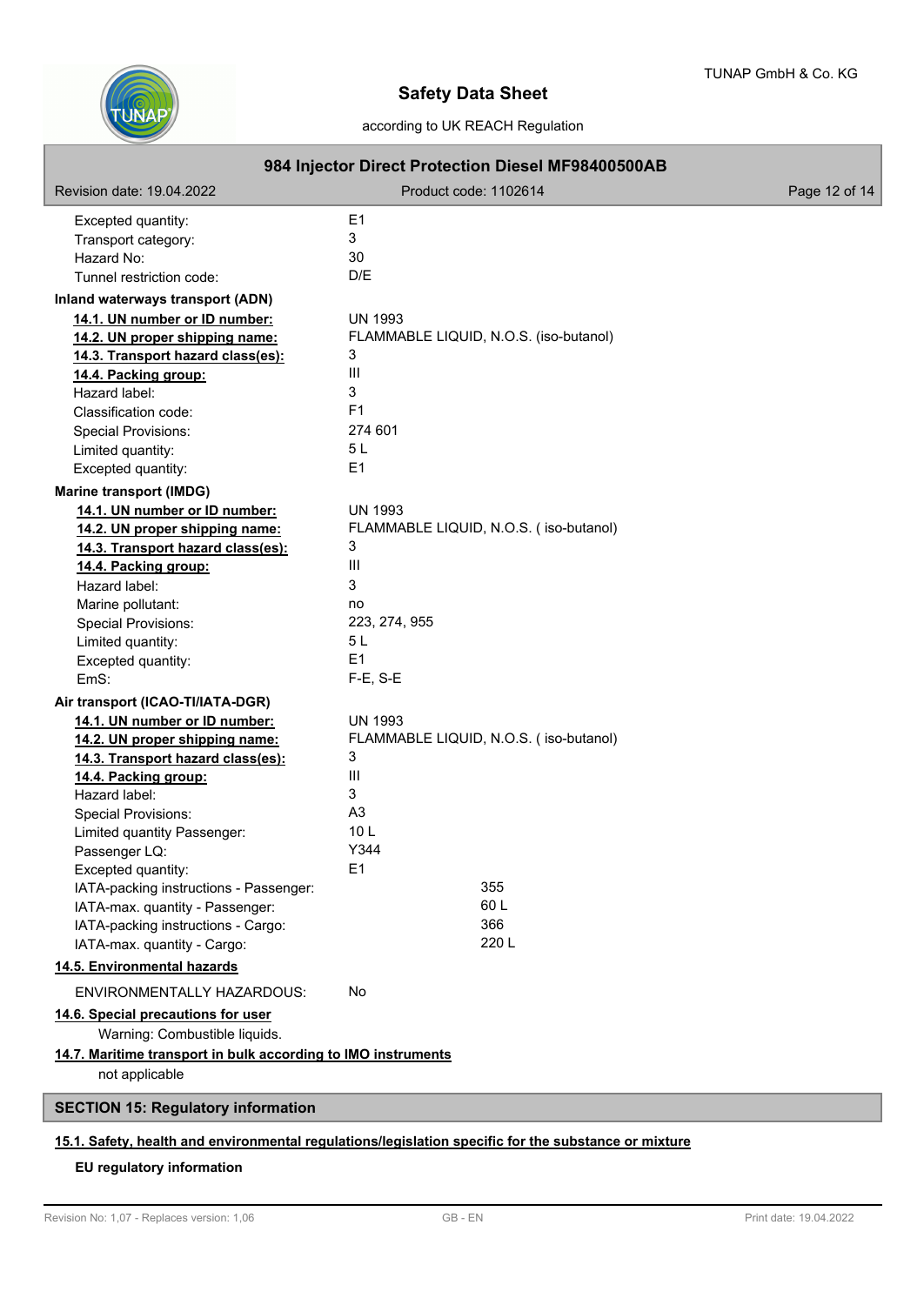

according to UK REACH Regulation

|  |  |  | 984 Injector Direct Protection Diesel MF98400500AB |  |  |  |
|--|--|--|----------------------------------------------------|--|--|--|
|--|--|--|----------------------------------------------------|--|--|--|

| Revision date: 19.04.2022                                                         | Product code: 1102614                                                                                                                                                                                                                              | Page 13 of 14 |  |  |  |
|-----------------------------------------------------------------------------------|----------------------------------------------------------------------------------------------------------------------------------------------------------------------------------------------------------------------------------------------------|---------------|--|--|--|
| Restrictions on use (REACH, annex XVII):<br>Entry 3, Entry 28, Entry 40, Entry 75 |                                                                                                                                                                                                                                                    |               |  |  |  |
| 2010/75/EU (VOC):                                                                 | No information available.                                                                                                                                                                                                                          |               |  |  |  |
| 2004/42/EC (VOC):                                                                 | No information available.                                                                                                                                                                                                                          |               |  |  |  |
| <b>Additional information</b>                                                     |                                                                                                                                                                                                                                                    |               |  |  |  |
| Safety Data Sheet according to Regulation (EC) No. 1907/2006 (REACH)              |                                                                                                                                                                                                                                                    |               |  |  |  |
| National regulatory information                                                   |                                                                                                                                                                                                                                                    |               |  |  |  |
| Employment restrictions:                                                          | Observe restrictions to employment for juveniles according to the 'juvenile<br>work protection guideline' (94/33/EC). Observe employment restrictions<br>under the Maternity Protection Directive (92/85/EEC) for expectant or<br>nursing mothers. |               |  |  |  |
| Water hazard class (D):                                                           | 2 - obviously hazardous to water                                                                                                                                                                                                                   |               |  |  |  |
| 15.2. Chemical safety assessment                                                  |                                                                                                                                                                                                                                                    |               |  |  |  |
|                                                                                   | Chemical safety assessments for substances in this mixture were not carried out.                                                                                                                                                                   |               |  |  |  |

## **SECTION 16: Other information**

#### **Changes**

This data sheet contains changes from the previous version in section(s): 2,5,6.

## **Abbreviations and acronyms**

ADR: Accord européen sur le transport des marchandises dangereuses par Route (European Agreement concerning the International Carriage of Dangerous Goods by Road) RID: Règlement international concernant le transport des marchandises dangereuses par chemin de fer (Regulations Concerning the International Transport of Dangerous Goods by Rail) IATA: International Air Transport Association IMDG: International Maritime Code for Dangerous Goods GHS: Globally Harmonized System of Classification and Labelling of Chemicals EINECS: European Inventory of Existing Commercial Chemical Substances ELINCS: European List of Notified Chemical Substances CAS: Chemical Abstracts Service (division of the American Chemical Society) DNEL/DMEL: Derived No Effect Level / Derived Minimal Effect Level WEL (UK): Workplace Exposure Limits TWA (EC): Time-Weighted Average ATE: Acute Toxicity Estimate STEL (EC) Short Term Exposure Limit LC50: Lethal Concentration EC50: half maximal Effective Concentration ErC50: means EC50 in terms of reduction of growth rate

## **Classification for mixtures and used evaluation method according to GB CLP Regulation**

| <sup>l</sup> Classification | Classification procedure |
|-----------------------------|--------------------------|
| Flam. Liq. 3; H226          | On basis of test data    |
| Asp. Tox. 1; H304           | Calculation method       |
| Eye Dam. 1; H318            | Calculation method       |
| Aquatic Chronic 3; H412     | Calculation method       |

# **Relevant H and EUH statements (number and full text)**

| H226 | Flammable liquid and vapour.                  |
|------|-----------------------------------------------|
| H302 | Harmful if swallowed.                         |
| H304 | May be fatal if swallowed and enters airways. |
| H312 | Harmful in contact with skin.                 |